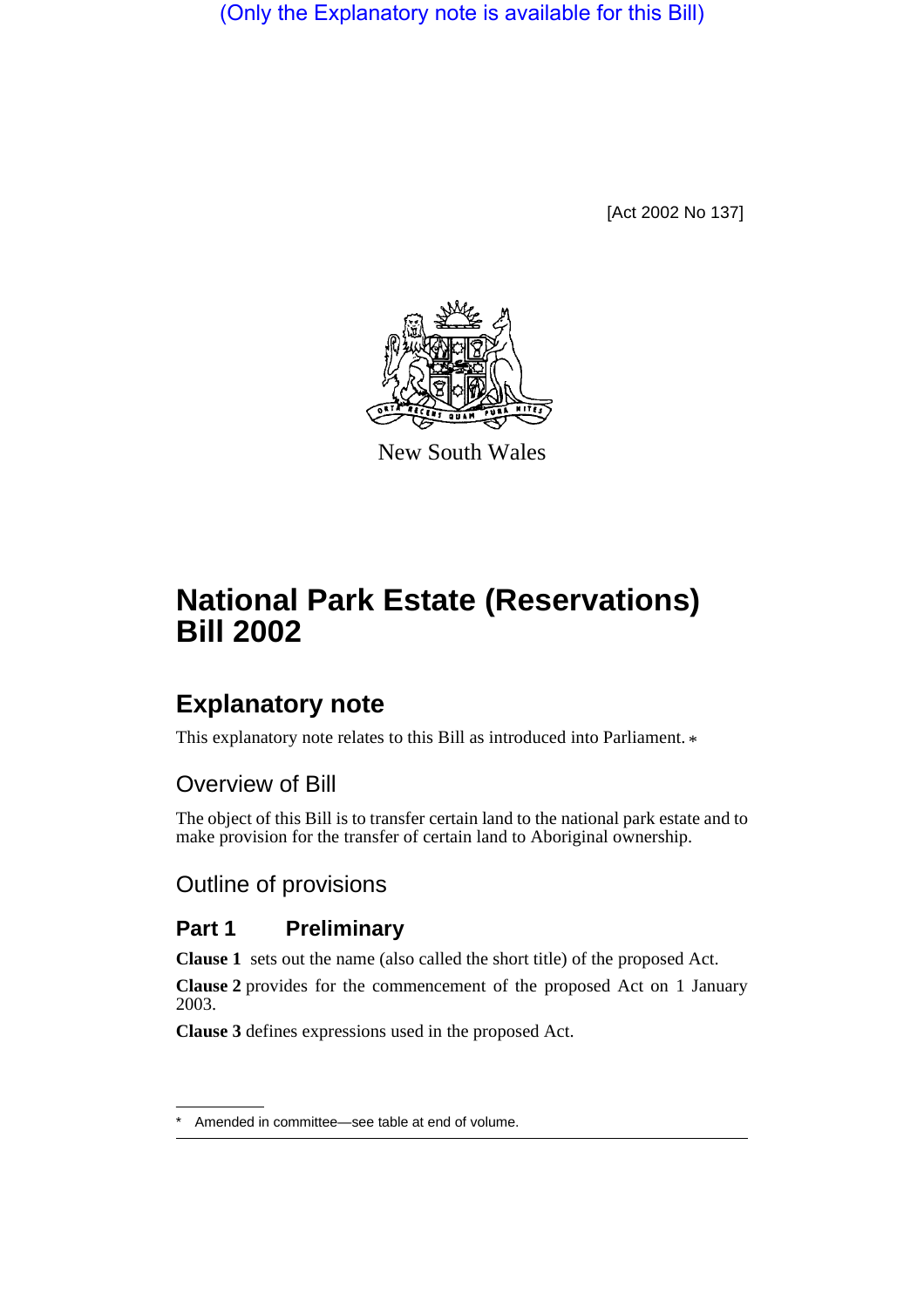National Park Estate (Reservations) Bill 2002 [Act 2002 No 137]

Explanatory note

#### **Part 2 Land transfers**

**Clause 4** revokes the dedication as State forest of land that is:

- (a) to be reserved under the *National Parks and Wildlife Act 1974*, or
- (b) to be vested in the Minister administering the *National Parks and Wildlife Act 1974* for the purposes of Part 11 of that Act, or
- (c) to be transferred to Aboriginal ownership.

Clause 4 also revokes notices setting apart flora reserves, declarations of national forests and declarations of special management zones (being notices or declarations in respect of the State forest land whose dedication is revoked by the clause).

Additionally, clause 4 revokes notices setting apart certain fragments of flora reserves remaining after the transfer of land within flora reserves to the national park estate by the *Forestry and National Park Estate Act 1998*.

**Clause 5** reserves certain land in revoked State forests as national park, nature reserve or state conservation area. The land concerned is set out in Schedule 1.

**Clause 6** reserves certain Crown lands as national park, nature reserve or state conservation area. The land concerned is set out in Schedule 2.

**Clause 7** declares certain land in State forests as special management zones under the *Forestry Act 1916*. The land concerned is set out in Schedule 3.

**Clause 8** vests certain land in revoked State forests in the Minister administering the *National Parks and Wildlife Act 1974* for the purposes of Part 11 of that Act. The land concerned is set out in Schedule 4.

**Clause 9** provides for the transfer of certain revoked State forest land to Eden Local Aboriginal Land Council. The land concerned is set out in Schedule 5.

**Clause 10** reserves, as national parks or state conservation areas, certain freehold land that is vested in Her Majesty or the Minister administering the *National Parks and Wildlife Act 1974* for the purposes of Part 11 of that Act. The land concerned is set out in Schedule 6.

**Clause 11** enables the Director-General of National Parks and Wildlife to adjust the descriptions of land in Schedules 1, 2, 3, 4, 6 or 7 in order to alter the boundaries of the land for the purposes of the more effective management of national park estate land and State forest land and to adjust boundaries to public roads (so long as the adjustment will not result in any significant reduction in the size or value of any such land). Adjustments are also authorised in connection with easements and to provide a more detailed description of land described in Schedule 3.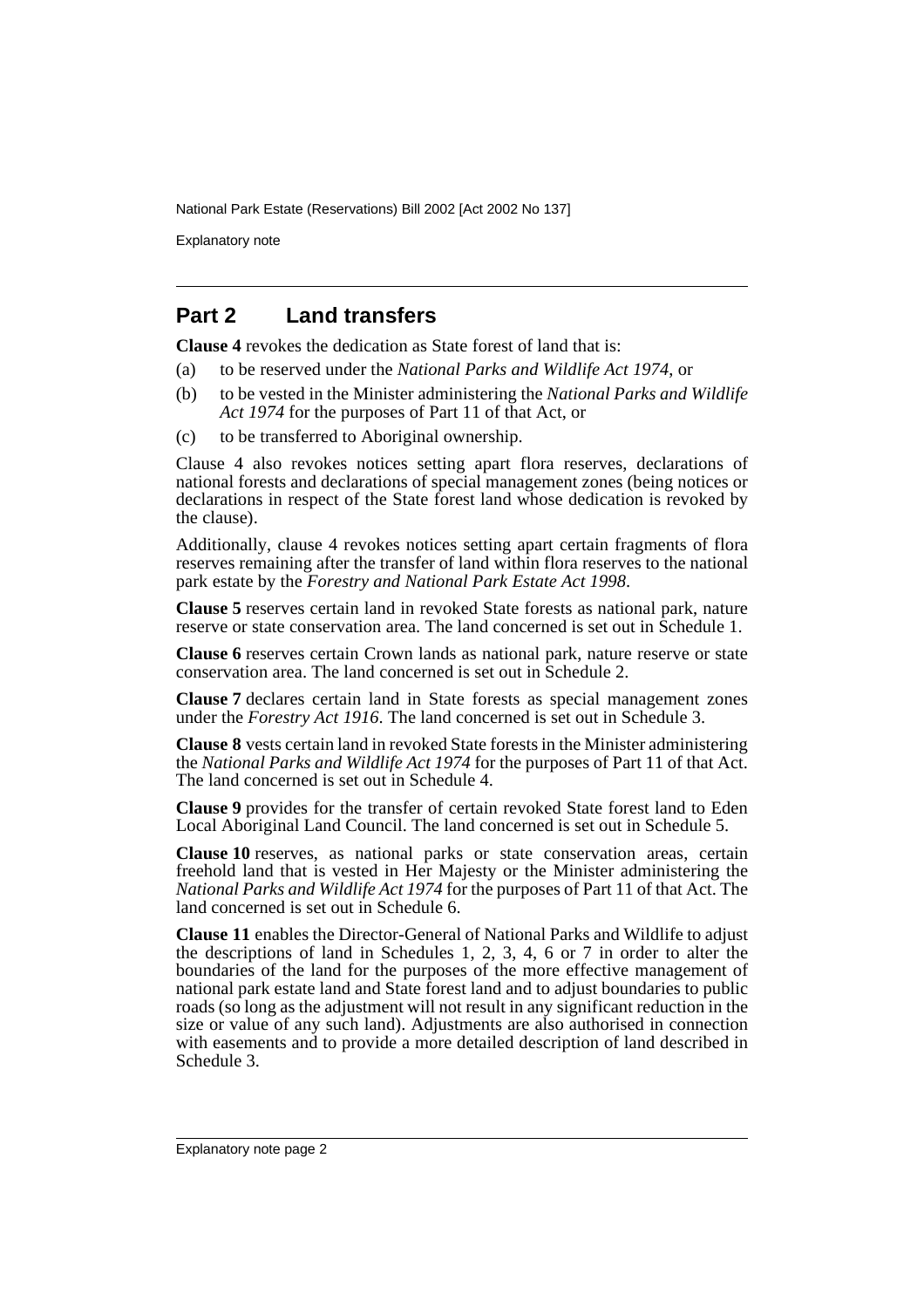National Park Estate (Reservations) Bill 2002 [Act 2002 No 137]

Explanatory note

**Clause 12** gives effect to Schedule 8, which contains ancillary and special provisions with respect to the land transfers under this Part.

#### **Part 3 Miscellaneous**

**Clause 13** provides that the proposed Act binds the Crown.

**Clause 14** enables the making of regulations for the purposes of the proposed Act, including regulations of a savings or transitional nature consequent on the enactment of the proposed Act.

**Clause 15** gives effect to Schedule 9, which amends:

- (a) the *Forestry Act 1916* to provide that a notice declaring an area of State forest to be a special management zone may only be revoked by Act of Parliament, and makes a number of associated consequential amendments to that Act, and
- (b) the *Native Title (New South Wales) Act 1994* to preserve native title rights and interests in respect of a reservation, dedication or vesting of, or declaration over, land or waters by the operation of the proposed Act.

#### **Schedule 1 State forests reserved as national park, nature reserve or state conservation area**

This Schedule sets out the land whose dedication as State forest is revoked and that is reserved as national park, nature reserve or state conservation area.

#### **Schedule 2 Crown lands reserved as national park, nature reserve or state conservation area**

This Schedule sets out the Crown lands that are reserved as national park, nature reserve or state conservation area.

#### **Schedule 3 Areas in State forests declared as special management zones under Forestry Act 1916**

This Schedule sets out the land within State forests that is declared as special management zones under the *Forestry Act 1916*.